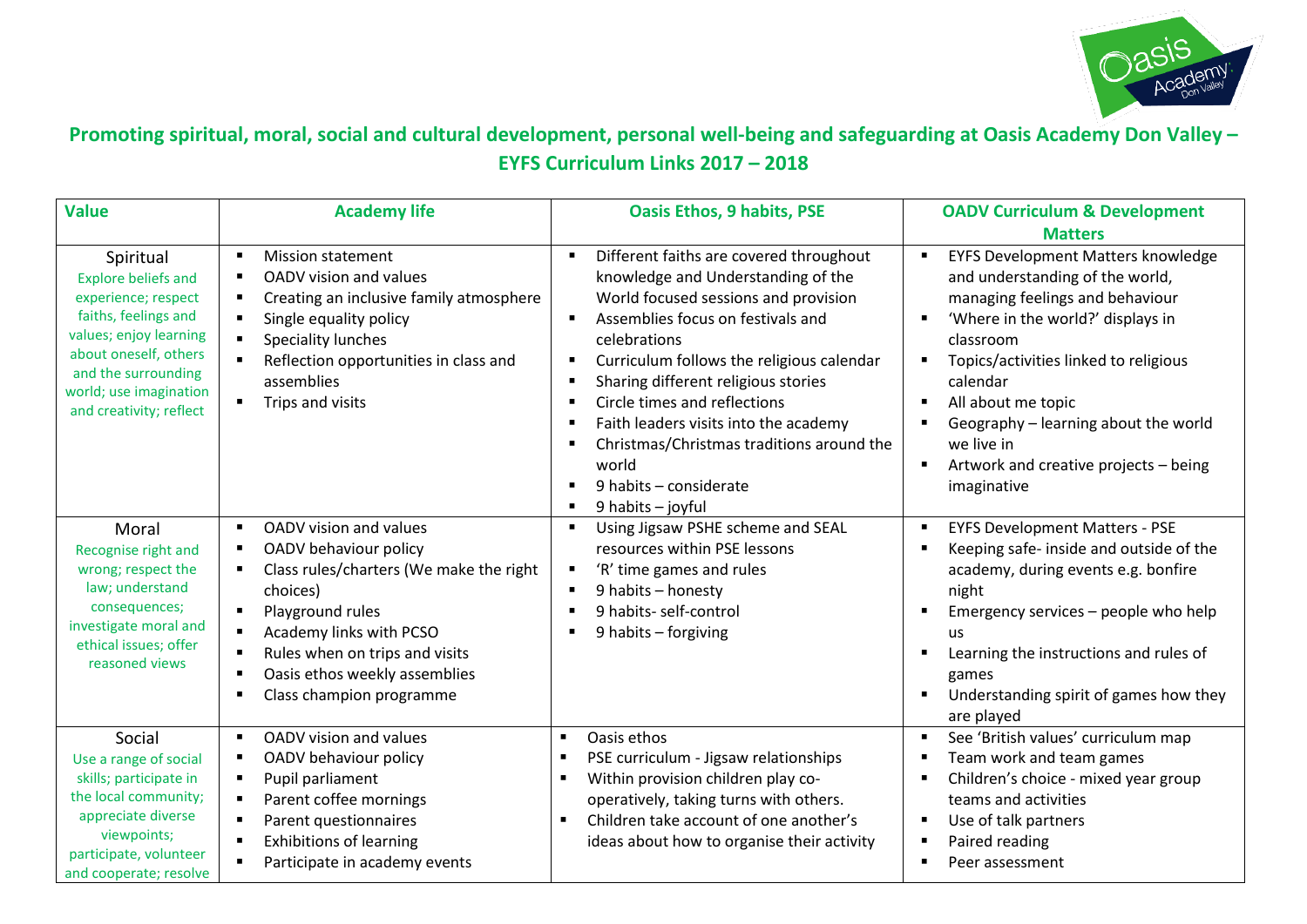| conflict; engage with<br>the 'British values' of<br>democracy, the rule of<br>law, liberty, respect<br>and tolerance.                                                                                                 | Participate in local events - Lantern<br>Parade<br>Family dining<br>$\blacksquare$<br>Mixed year groups - joint playtimes<br>Roles and responsibilities in classes<br>Links with outside services and agencies<br>п                                                                                                                                                                                                                                                                                                                                                                                                                                                                                                                                                                                                                                                                                   | (adult modelling, facilitating & child<br>initiated play)<br>They show sensitivity to others' needs and<br>п<br>feelings.<br>They form positive relationships with adults<br>and other children             | Taking turns, group work, individual work<br>٠<br>Visitors into the academy                                                                                                                                                                                                                                                                                                                                                                                                                                                                                 |
|-----------------------------------------------------------------------------------------------------------------------------------------------------------------------------------------------------------------------|-------------------------------------------------------------------------------------------------------------------------------------------------------------------------------------------------------------------------------------------------------------------------------------------------------------------------------------------------------------------------------------------------------------------------------------------------------------------------------------------------------------------------------------------------------------------------------------------------------------------------------------------------------------------------------------------------------------------------------------------------------------------------------------------------------------------------------------------------------------------------------------------------------|-------------------------------------------------------------------------------------------------------------------------------------------------------------------------------------------------------------|-------------------------------------------------------------------------------------------------------------------------------------------------------------------------------------------------------------------------------------------------------------------------------------------------------------------------------------------------------------------------------------------------------------------------------------------------------------------------------------------------------------------------------------------------------------|
| Cultural<br>Appreciate cultural<br>influences; appreciate<br>the role of Britain's<br>parliamentary system;<br>participate in culture<br>opportunities;<br>understand, accept,<br>respect and celebrate<br>diversity. | OADV behaviour for learning policy<br>$\blacksquare$<br><b>British values</b><br>п<br>Academy performances<br>$\blacksquare$<br>Academy displays<br>$\blacksquare$<br>Curriculum weeks<br>$\blacksquare$<br>Celebrating different festivals and<br>cultural events as a whole academy -<br>multi faith Academy                                                                                                                                                                                                                                                                                                                                                                                                                                                                                                                                                                                        | <b>Ethos Value</b><br>$\blacksquare$<br>'A desire to treat people equally, respecting<br>differences'<br>'A commitment to healthy open relationships.'<br>9 habits - hopeful<br>٠<br>9 habits - considerate | <b>EYFS Development Matters PSE</b><br>$\blacksquare$<br>Social/emotional development<br>٠<br>EAL provision and support<br>$\blacksquare$<br>Supporting local, national and global<br>$\blacksquare$<br>charities<br>Where in the world? - boards, circle<br>٠<br>time, news time, class discussion<br>World book day<br>٠<br>Sports relief and Comic relief<br>٠<br>Learning the stories/traditions that take<br>٠<br>place at cultural events                                                                                                             |
| Personal well-<br>being                                                                                                                                                                                               | Physical - Health and self-care<br>Participation in PE/outdoor physical play - teaching an understanding that good practices<br>with regard to exercise, eating, sleeping and hygiene can contribute to good health<br>Dinnertime sports activities<br>$\blacksquare$<br>Range of equipment available within the outdoor provision and dinnertimes<br>п<br>Extra-curricular sports clubs<br>$\blacksquare$<br>Daily milk and fruit available (snack time)<br>п<br>Water available within classrooms<br>$\blacksquare$<br>Family dining - all children have a hot meal at dinnertimes, encouraged to eat a range of<br>foodstuffs and understands need for variety in food.<br>Oral health event - free tooth paste and brushes<br>$\blacksquare$<br>Topics focusing on food, diet and where our food comes from<br>$\blacksquare$<br>Supported with toileting (Usually dry and clean during the day.) |                                                                                                                                                                                                             | Managing feelings and behaviour (PSE)<br>Adult focused sessions, circle time, Jigsaw lessons,<br>continuous provision, adults interacting in the<br>provision<br>Children talk about how they and others<br>show feelings.<br>Children talk about their own and others'<br>behaviour and its consequences and know<br>that some behaviour is unacceptable.<br>They work as part of a group or class and<br>understand and follow the values.<br>They adjust their behaviour to different<br>situations.<br>They take changes of routine in their<br>stride. |
| Safeguarding<br>Keeping children<br>safe                                                                                                                                                                              | Safeguarding policy - teaching children about the need for safety when tackling new challenges, and considers and manages some risks.<br>E-safety policy and guidelines<br>Being safe in the classroom and outside - playground, classroom & hall safety<br>Shows understanding of how to transport and store equipment safely.<br>Practices (this is modelled to children explicitly and within the provision) some appropriate safety measures without direct supervision.<br>Health and safety policy<br>Risk assessments carried out - Handsam system<br>л.                                                                                                                                                                                                                                                                                                                                       |                                                                                                                                                                                                             |                                                                                                                                                                                                                                                                                                                                                                                                                                                                                                                                                             |